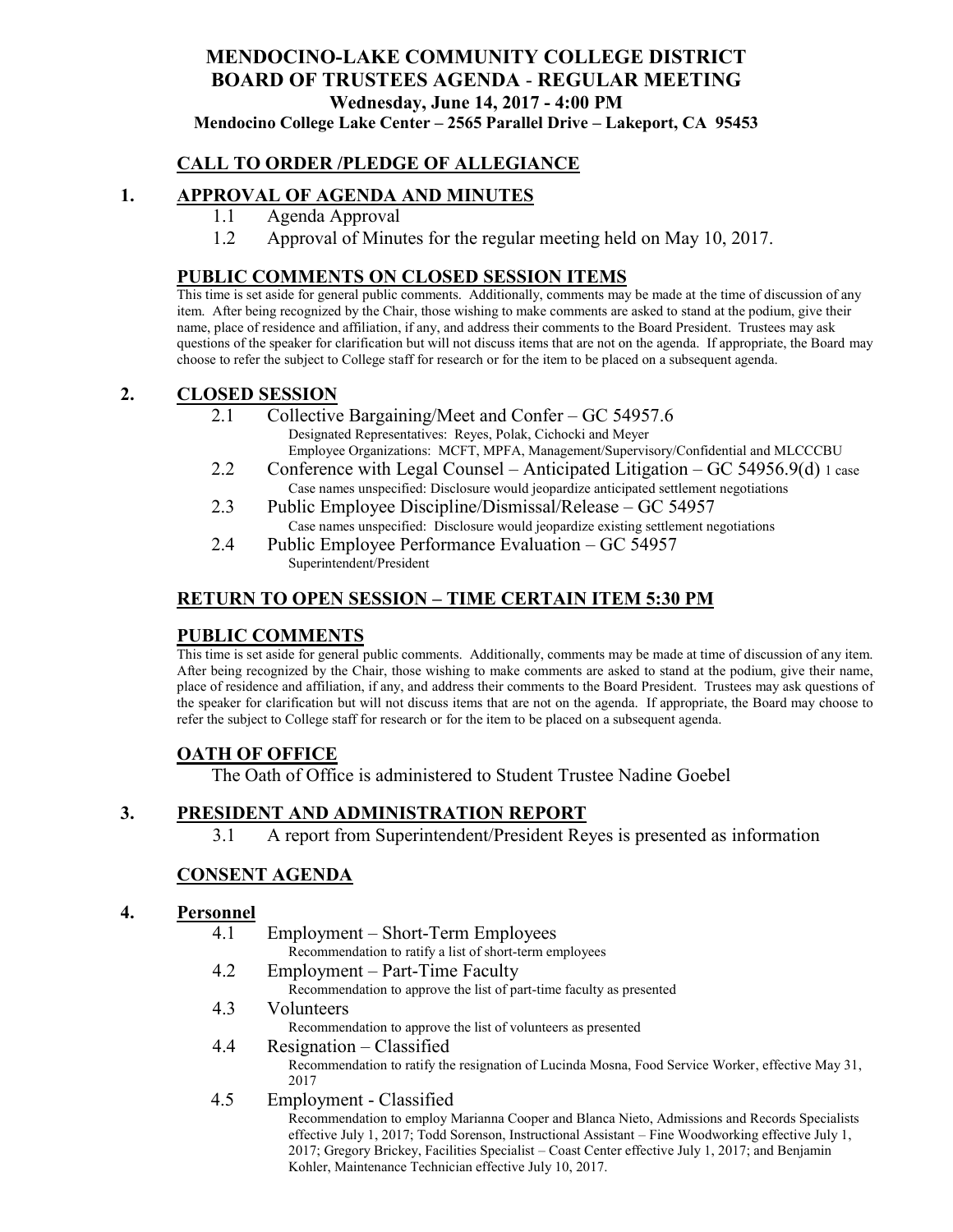- 4.6 Employment Tenure Track Faculty Recommendation to employ Heidi Crean, Kimberly Swift, John Rall, Neeka Aguirre and Chantal Cimiyotti effective August 18, 2017 4.7 Employment/Working Out of Classification - Classified Recommendation to approve the working out of classification compensation for Kristin Bartolomei, Human Resources Specialist, effective May 10, 2017 until the vacant Human Resources Technician position is filled through recruitment
- 4.8 Administrator Contracts

Recommendation to approve the administrator contracts as presented

- 4.9 Contract Amendment Vice Presidents Recommendation to approve the salary increase for Assistant Superintendent/Vice President of Administrative Services Cichocki and Interim Vice President of Instruction Polak effective July 1, 2017.
- 4.10 Employment – Classified Administrator – Increase in Number of Months Worked

Recommendation to approve the increase in work year for Janis Wood, Child Development Center Director from 11 months to 12 months per year in any year a summer program is offered

- 4.11 Employment Classified Increase In Number of Months Worked Recommendation to approve the increase in work year for Susan Sopp, Administrative Assistant, Child Development Center from 11 months to 12 months in any year a summer program is offered
- 4.12 Management/Supervisory/Confidential Tentative Agreement, 2017-2018 Recommendation to ratify the 2017-2018 Tentative Agreement between the Mendocino-Lake Community College District and the Management/Supervisory/Confidential Employees as presented

## **5. Other Items**

- 5.1 Fiscal Report as of April 30, 2017
	- Recommendation to accept the report as presented
- 5.2 District Order of Priorities for Five-Year Capital Outlay Plan, 2019-2023 Recommendation to approve the District 2019-2023 plan as presented
- 5.3 Mendocino College 2017/2018 Catalog Recommendation to adopt the 2017-2018 college catalog as presented

# **6. ACTION ITEMS**

- 6.1 2017-2018 Tentative Budgets Recommendation to adopt the 2017-18 tentative budgets as presented
- 6.2 2017-2018 District Priorities Establishment of the 2017-2018 District Priorities
- 6.3 Child Development Center Contract Resolution 06-17-01 Recommendation to approve the contract in the amount of \$146,732.00 as presented
- 6.4 Child Development Center Contract Resolution 06-17-02 Recommendation to approve the contract in the amount of \$202,228.00
- 6.5 Board Policy Revisions Second Reading Recommendation to adopt the Board policy additions and revisions as presented

# **7. INFORMATIONAL ITEMS AND REPORTS**

- 7.1 Mendocino College Foundation, Inc.
	- 7.1.A Mendocino College Foundation informational report
	- 7.1.B Friends of the Mendocino College Coastal Field Station and Natural Sciences affiliate
- 7.2 Constituent Group Reports

Reports from constituent groups are presented as information

7.3 Student Housing

An update on student housing will be presented

# **8. TRUSTEE COMMUNICATIONS**

8.1 Trustee Reports

Written and oral reports from Trustees are presented as information

### 8.2 Future Agenda Items

Board discussion about topics to be included on future agendas

**9. ADJOURNMENT**